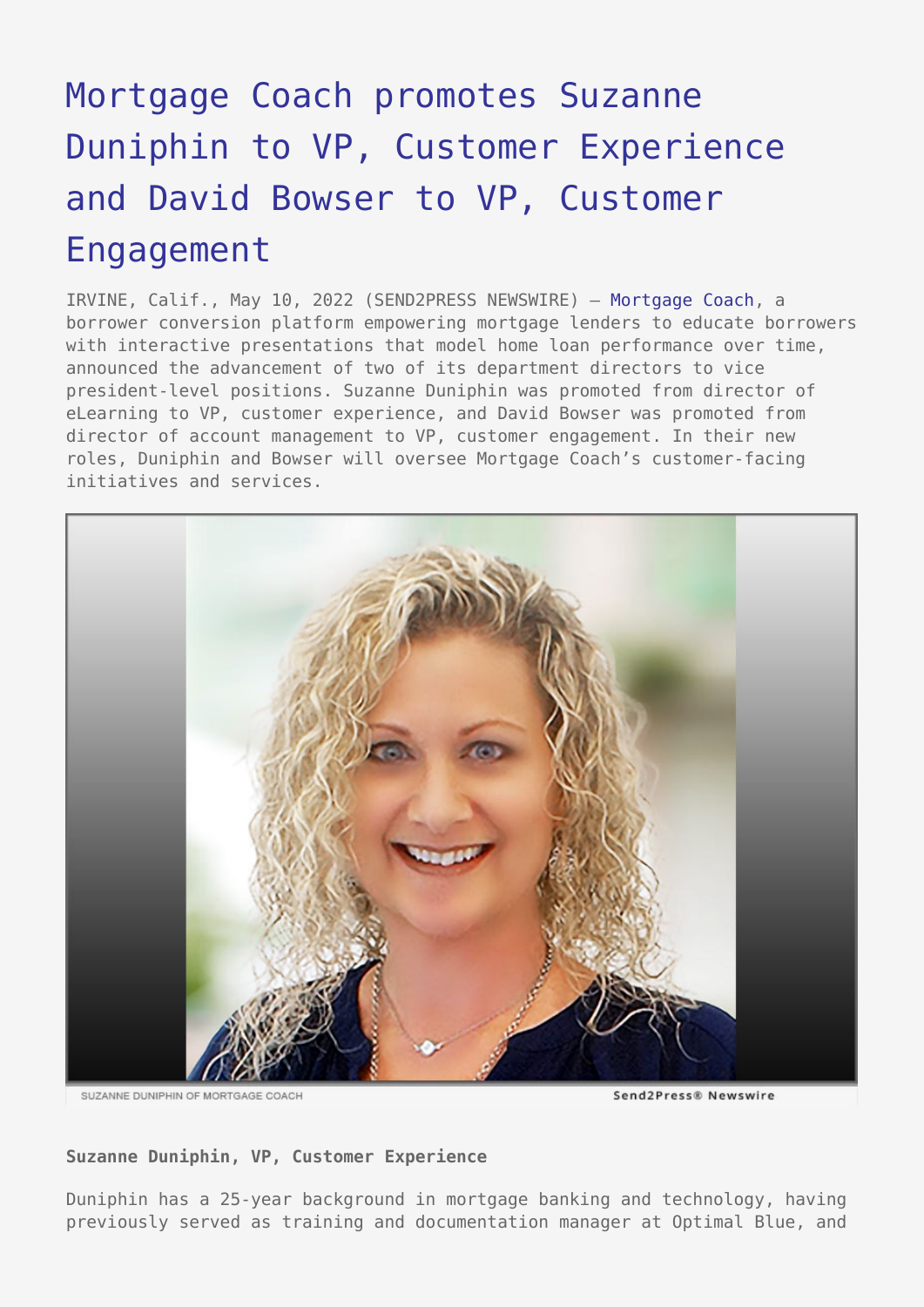in multiple leadership roles at a mortgage consulting firm and independent mortgage lender First Horizon Home Loans. Duniphin joined Mortgage Coach in 2020 as director of eLearning. Now as VP, customer experience, she will oversee all aspects of the Mortgage Coach customer experience — from implementation to launch and user training to ongoing customer support. In this role, she will scale the Mortgage Coach customer experience team to ensure the firm's rapidly expanding customer roster receives white-glove onboarding and training, and that lenders derive the greatest value from their investment in the platform.



DAVID BOWSER OF MORTGAGE COACH

Send2Press® Newswire

## **David Bowser, VP, Customer Engagement**

David Bowser has two decades' experience connecting mortgage lenders with right-fit technology solutions, having held positions at financial services marketing platform Volly and mortgage lending platform ICE Mortgage Technology. Bowser joined Mortgage Coach as director of account management in January of 2021 and was promoted to VP, customer engagement for enhancements to strategic customer communication and growth, which has helped customers better understand the platform's wide range of capabilities. In this new role, Bowser will expand Mortgage Coach's team of customer engagement experts.

"Mortgage Coach has grown by leaps and bounds in recent years with support